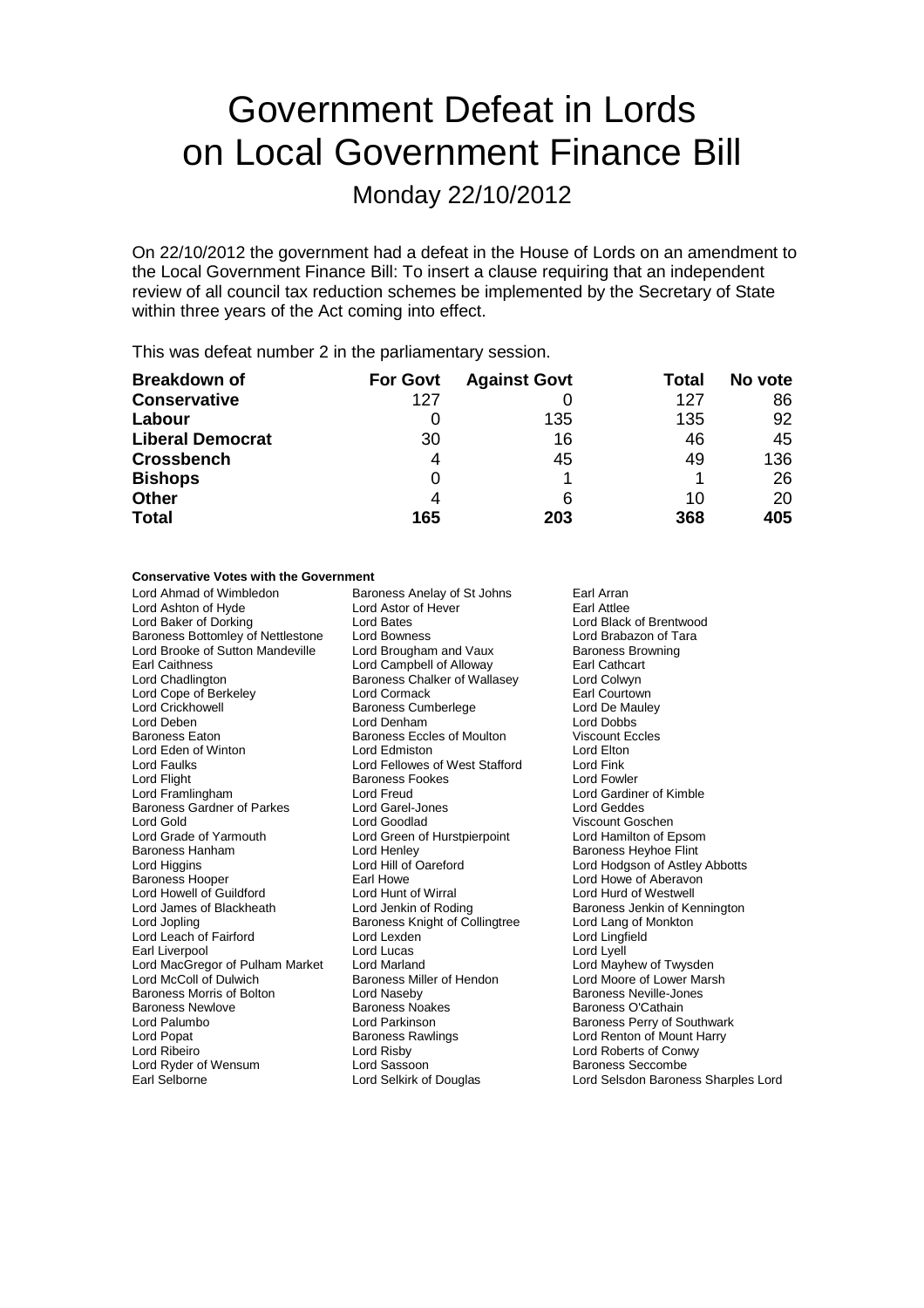Sheikh Baroness Stedman-Scott<br>
Lord Sterling of Plaistow Lord Stewartby Lord Trefgarne Lord Trefference Cord Trimble<br>
Lord Trumes Trumpington Lord Tugendhat Cord Tugendhat Cliswater Baroness Trumpington and Lord Tugendhat Chromosoft Viscount Ullswate<br>Baroness Verma Chromosoft Lord Wade of Choriton Chromosoft Lord Wasserman Baroness Verma Lord Wade of Chorlton Lord Wasserman Viscount Younger of Leckie

**-**

Lord Swinfen **Lord Taylor of Holbeach**<br>
Lord Trimble<br>
Lord True Baroness Wheatcroft

Lord Sterling of Plaistow **Lord Stewartby Communist Communist Communist Communist Communist Communist Communist Communist Communist Communist Communist Communist Communist Communist Communist Communist Communist Communist** 

#### **-**

**Conservative Votes against the Government**

### **Labour Votes with the Government**

#### **Labour Votes against the Government**

Lord Ahmed **Lord Anderson of Swansea** Baroness Andrews<br>
Baroness Armstrong of Hill Top Lord Bach **Baroness Bakewell** Baroness Armstrong of Hill Top Lord Bach Bach Baroness Bakewell<br>
Lord Barnett Barnett Lord Bassam of Brighton Baroness Billingham Lord Barnett Lord Bassam of Brighton Baroness B<br>
Lord Barnett Lord Boateng<br>
Lord Boateng<br>
Lord Barnett Lord Boateng Lord Bilston **Lord Boateng** Lord Boateng Lord Boateng Lord Boateng Lord Boateng Lord Brookman<br>
Lord Bragg Lord Brooke of Alverthorpe Lord Brookman Lord Brooks of Tremorfa Lord Campbell-Savours<br>
Lord Christopher Lord Clark of Windermere Lord Christopher **Lord Clark of Windermere** Lord Clarke of Hampstead<br>
Lord Clinton-Davis **Lord Collins of Highbury** Baroness Crawley Lord Clinton-Davis<br>
Lord Davies of Coity<br>
Lord Davies of Coity<br>
Lord Davies of Oldham Baroness Dean of Thornton-le-Fylde Lord Desai **Baroness Dean of Thornton-le-Fylde** Lord Desai Baroness Donaghy<br>Lord Elder Lord Clare Lord Evans of Temple Guiting Lord Falconer of Thoroton Baroness Farrington of Ribbleton Lord Filkin Lord Foulkes<br>Baroness Gale Cumnock Lord Gavron Lord Cumnock Cumnock Cumnock Baroness Gale <sup>2</sup> 1992 Lord Gavron 2008 Lord Giddens Lord Giddens<br>
Lord Gilbert 1996 Lord Garoness Golding 1996 Baroness Goudie Baroness Gould of Potternewton Lord Graham of Edmonton Lord Graham of Edmonton Lord Graham of Edmonton Lord Gr<br>
Lord Grocott Corence Corenal Alberta Crentell Manuscrip Lord Grocott Viscount Hanworth Lord Harris of Haringey Baroness Hayter of Kentish Town<br>
Baroness Healy of Primrose Hill Baroness Henig<br>
Baroness Hilton of Eggardon Lord Hollick Baroness Hollis of Heigham Baroness Hilton of Eggardon Lord Hollick Baroness Hollis of Heigham<br>
Lord Howarth of Newport Baroness Howells of St Davids Baroness Hughes of Stretford Lord Hughes of Woodside Lord Hunt of Kings Heath<br>
Lord Irvine of Lairg<br>
Lord Janner of Braunstone Lord Irvine of Lairg **Lord Lord Janner of Braunstone** Baroness Jones of Whitchurch<br>
Lord Jordan **Baroness** Kinnock of Holyhead Lord Knight of Weymouth Lord Lea of<br>
Lord Liddle Lord Linsey Lord Liddle Lord Lipsey Lord Lipsey Cord Lines Baroness Lister of Burtersett<br>Lord Lord Macdonald of Tradeston Lord Mackenzie of Framwellg Lord Lympne Lord Macdonald of Tradeston Lord Mackenzie of Framwellgate<br>
Lord MacKenzie of Culkein Baroness Massey of Darwen Lord Maxton Lord MacKenzie of Culkein **Baroness Massey of Darwen** Lord Maxton<br>Lord McAvov Lord McConnell of Glenscorrodale Baroness McIntosh of Hudnall Lord McKenzie of Luton Lord Mitchell Lord Monks<br>
Lord Morgan Cord Monks<br>
Baroness Morgan of Ely Baroness M Lord Morgan burgan baroness Morgan of Ely Baroness Morris of Yardley<br>
Lord Morris of Handsworth Baroness Nye Baroness Nye Lord O'Neill of Clackmanna Lord Morris of Handsworth **Baroness Nye Lord O'Neill of Clackmannan**<br>
Lord Patel of Bradford Lord Patel of Blackburn Lord Pendry Lord Peston **Baroness Pitkeathley** Baroness Prosser<br>
Lord Radice **Baroness Ramsav of Cartyale** Lord Reid of Cardowan Lord Radice **Baroness Ramsay of Cartvale**<br>
Lord Richard **Cardowan Lord Rosser** Baroness Royall of Blaisdon Lord Sawyer<br>
Baroness Sherlock Click Construct Construct Simon Baroness Sherlock **Viscount Simon**<br> **Example 3** Lord Sale and Sale and Scherland Baroness Smith of Balmacar<br>
Lord Stevenson of Balmacar Baroness Taylor of Bolton Lord Temple-Morris Baroness Thornton Baroness Thornton Lord Triesman<br>Representing the Lord Toubig Lord Toubig Lord Tomlinson **Lord Touhig** Lord Touhig Lord Triesman<br>
Lord Tunnicliffe **Lord Toubian Lord Touhing Communist Corporation**<br>
Lord Tunnicliffe **Lord Communist Communist Communist Communist Communist Communist Communist Commu** Lord Tunnicliffe **Baroness Turner of Camden** Baroness Wall of New Baroness Wall of New Baroness Warwick of Undercliffe **Barnet Barnet Constant** Lord West of Spithead Lord Warner **Communist Communist Communist Communist Communist Communist Communist Communist Communist Communist Communist Communist Communist Communist Communist Communist Communist Communist Communist Communist Communist Baroness Wheeler Baroness Whitaker Lord White**<br>Baroness Wilkins Lord Williams of Flyel Lord Wills Baroness Wilkins **Lord Williams of Elvel**<br>
Lord Wood of Anfield
Lord Woolmer of Leeds

Lord Brooke of Alverthorpe Lord Brookman<br>
Lord Campbell-Savours
Lord Carter of Coles Lord Davies of Oldham<br>
Lord Desai<br>
Lord Desai Lord Evans of Temple Guiting Lord Falconer of Thoroton<br>Lord Filkin Lord Foulkes of Cumnock Baroness Golding<br>
Lord Graham of Edmonton<br>
Lord Grenfell Lord Haskel<br>Baroness Healy of Primrose Hill Baroness Henig Baroness Howells of St Davids Baroness Hughes of St<br>
Lord Hunt of Kings Heath Lord Hutton of Furness Lord King of West Bromwich Baroness Kinnock of Holyhead<br>
Lord Lea of Crondall **Baroness** Lord Leitch Lord McConnell of Glenscorrodale<br>Lord Mitchell Lord Patel of Blackburn Lord Rosser **Lord Rowlands**<br>
Lord Sawyer **Lord Rowland Research Ross**<br>
Baroness Scotland of Asthal Lord Soley<br>
Lord Temple-Morris<br>
Baroness Thornton<br>
Baroness Thornton

Lord Young of Norwood Green

### **Liberal Democrat Votes with the Government**

Lord Lee of Trafford **Lord Lester of Herne Hill**<br>Lord Newby **Lord Ration** Baroness Northover

Lord Addington Lord Ashdown of Norton-sub-Hamdon Lord Clement-Jones Baroness Falkner of Margravine Lord Fearn<br>Baroness Hussein-Ece Baroness Jolly Baroness Garden of Frognal Baroness Hussein-Ece Baroness Jolly<br>
Lord Lee of Trafford Lord Lester of Herne Hill<br>
Baroness Maddock Examples Northover **Baroness Parminter**<br> **Lord Redesdale**<br> **Lord Rennard** Baroness Randerson **Lord Redesdale** Lord Rennard<br>
Lord Roberts of Llandudno **Baroness Scott of Needham Market** Lord Sharkey Baroness Scott of Needham Market